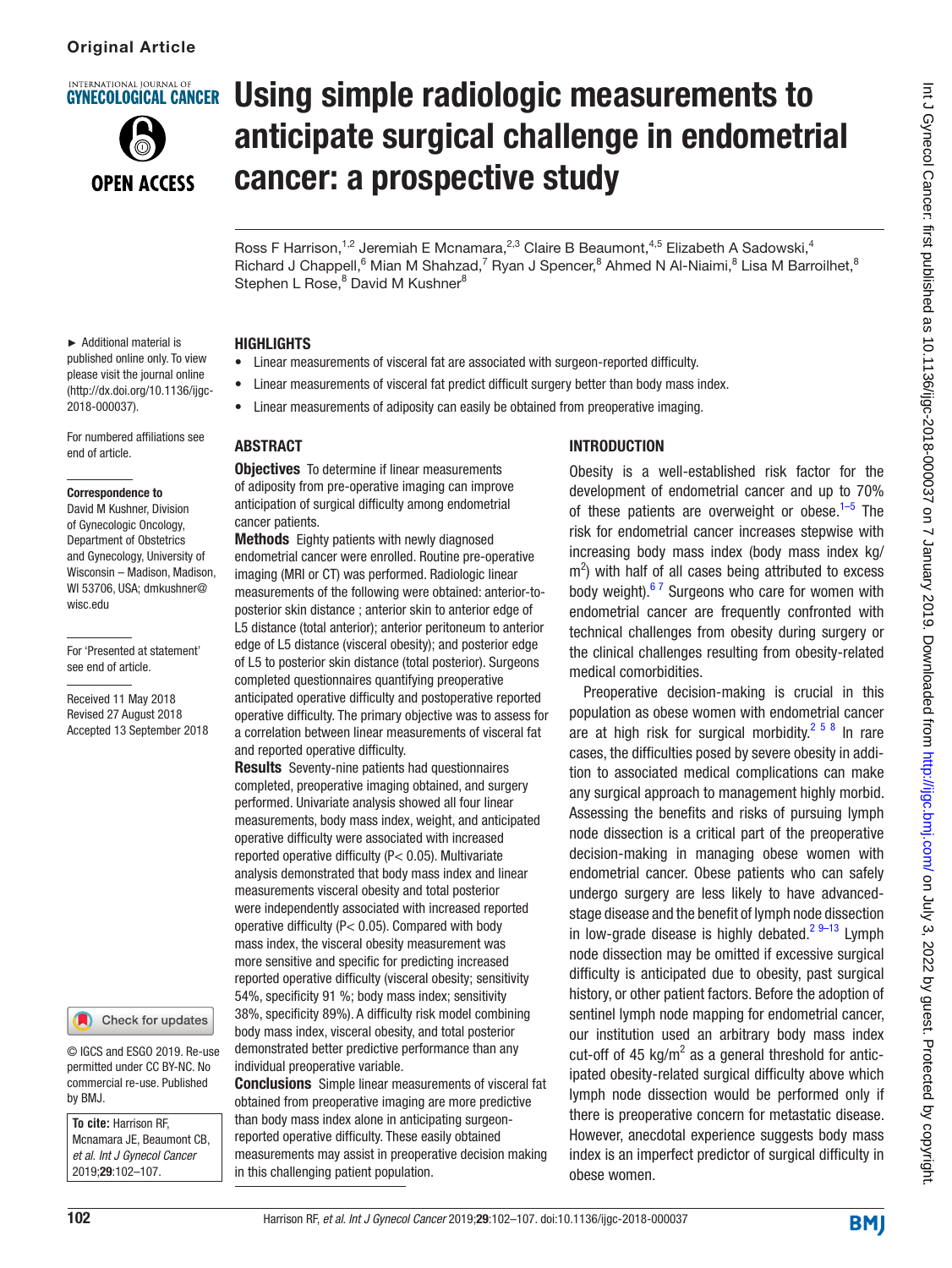First reported in the colorectal surgery literature, measurements of visceral fat have been associated with greater peri-operative morbidity, inferior lymph node retrieval, longer operative time, and more frequent conversion to open surgery.<sup>14 15</sup> Similar findings have been demonstrated in the urologic and gastric surgery literature.<sup>16–19</sup> Visceral fat has also been associated with conversion from laparoscopic to open surgery and pulmonary intolerance during robotic surgery in women with endometrial cancer.<sup>[20 21](#page-5-5)</sup> The aim of this prospective cohort study was to determine if measurements of visceral fat could better anticipate operative difficulty than body mass index calculations in patients undergoing gynecologic surgery for endometrial cancer.

# **METHODS**

The study protocol was approved by the University of Wisconsin Institutional Review Board (ID OS12708). All patients meeting eligibility criteria presenting to our academic gynecologic oncology practice were approached for enrollment. Patients were considered eligible for the study if surgery for endometrial cancer was planned and if they had completed, or could complete, preoperative imaging within 90 days of surgery. This imaging was done as part of an algorithm our institution previously used to triage obese women with endometrial cancer for lymphadenectomy [\(online supplemen](https://dx.doi.org/10.1136/ijgc-2018-000037)tary appendix  $1$ ).<sup>[22](#page-5-6)</sup> Patients were excluded from the trial if they had received prior surgical treatment for endometrial cancer, a history of pelvic radiation, or a surgical history of greater than three laparotomies. Patients unsuitable for surgery due to medical comorbidities were also excluded. Patients provided written informed consent to participate in the trial. Additionally, consent for trial participation was also obtained from the four gynecologic oncologists who would be performing the surgeries and completing preoperative and postoperative assessments of surgical difficulty.

# Surgical procedure

Four fellowship-trained gynecologic oncologists participated in this trial. At the discretion of the attending surgeon and consistent with institutional norms, patients underwent a conventional laparoscopic, robotic-assisted laparoscopic, single-incision laparoscopic, or open surgical procedure for endometrial cancer. The route of surgery was at the discretion of the attending surgeon. The surgical team consisted of one attending surgeon with the assistance of a gynecologic oncology fellow, an obstetrics and gynecology resident, or both a fellow and resident.

# Linear obesity measurements

Preoperative abdominopelvic CT scan or MRI was performed on all patients within 90 days of surgery. The imaging modality selected was based on the algorithm previously used for the preoperative evaluation of new endometrial cancer patients at our institution [\(online supplementary appendix 1](https://dx.doi.org/10.1136/ijgc-2018-000037)). All images were electronically transferred to a centralized data system and retrieved at a radiology workstation. Linear adiposity measurements as demonstrated in [Figure 1](#page-1-0) were collected using McKesson Radiology Station software (McKesson Corporation, San Francisco, CA) ([Figure 1](#page-1-0)). Using the imaging software's built-in measurement features, linear measurements of adiposity were manually determined. These were taken from a mid-sagittal image at the level of the superior endplate



<span id="page-1-0"></span>Figure 1 Linear measurements of adiposity. A mid-sagittal image from an abdominopelvic CT scan demonstrating the linear measurements of visceral adiposity; clockwise from top left, the total anterior (TA); visceral obesity (VO); total posterior (TP); and anterior-to-posterior (AP) distances.

(vertebral body) of the fifth lumbar vertebra (L5) perpendicular to the long axis of the body ([Figure 1](#page-1-0)). For the total anterior distance, a measurement was taken from the anterior aspect of the L5 vertebral body to the skin directly anterior to it. The visceral obesity distance was obtained by measuring from the anterior aspect of the L5 vertebral body to the ventral peritoneum anterior to it. The total posterior distance was obtained by measuring from the posterior aspect of the L5 vertebral body to the skin posterior to it. Finally, the anterior-to-posterior distance was obtained by measuring from the ventral-to-dorsal skin edges at the level of L5. All images were reviewed and measurements obtained by a pair of radiologists working together for all patients. These radiologists were not involved in the clinical care of the patients and were blinded to the assessments of operative difficulty completed and surgery performed for each patient.

# Assessment of operative difficulty

Each attending surgeon personally completed a preoperative questionnaire after the patient's preoperative clinic visit [\(online](https://dx.doi.org/10.1136/ijgc-2018-000037) [supplementary appendix 2\)](https://dx.doi.org/10.1136/ijgc-2018-000037). The first question from that survey tool asked the attending surgeon to numerically quantify how challenging he or she anticipated the planned surgery would be compared with other surgeries of the same type. This rating formed the surgeon's anticipated operative difficulty score. Immediately following surgery, the same attending surgeon would complete a similarly-structured questionnaire quantifying their assessment of surgical difficulty [\(online supplementary appendix 3\)](https://dx.doi.org/10.1136/ijgc-2018-000037). The final question from this postoperative questionnaire asked the surgeon to quantify the difficulty of various aspects of the procedure to a similar surgery of average difficulty. The mean value of the components of the final question on the postoperative questionnaire was used as a reported operative difficulty score. Both the preoperative anticipated operative difficulty and postoperative reported operative difficulty scores were intended to assess surgical challenge in a relative sense compared with other surgeries of the same type, rather than as an absolute measurement of difficulty. The data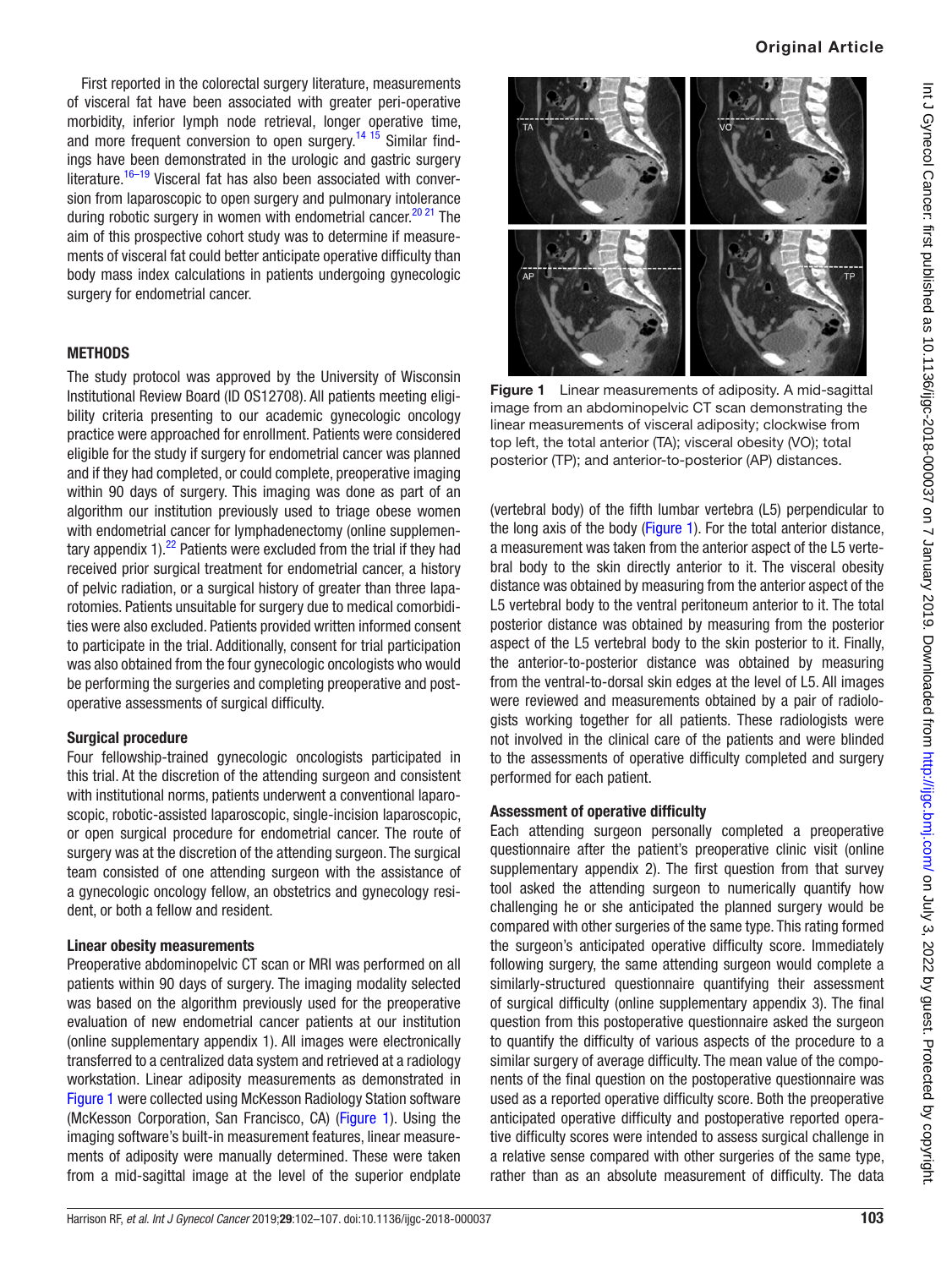# Original Article

collected from the remaining items on the preoperative and postoperative questionnaires was not included in the final analysis for this study. Since a review of the published literature did not identify a validated tool to assess a surgeon's perception of operative difficulty, these surveys were developed specifically for this trial by the authors with input from the four participating surgeons. Operative time, surgical blood loss, conversion to open surgery, and surgical complications were ascertained by retrospective chart review. The attending surgeon were blinded to the linear adiposity measurements when completing pre- and postoperative questionnaires.

# Statistical analysis

Since there was a lack of preliminary data available on which to base a sample size calculation, a cohort of 80 patients was proposed based on the anticipated number of patients expected to be accrued within 1 year. Our primary outcome of interest was to determine if increasing linear adiposity measurements, as described above, were correlated with higher reported operative difficulty scores on the postoperative questionnaires. Our secondary outcome was to determine if these measurements were associated with higher reported operative difficulty scores independent of body mass index on multivariate analysis. Finally, we sought to determine if the measurements could predict reported operative difficulty scores more accurately than body mass index. The Pearson correlation coefficient was used to evaluate the association of preoperative variables and visceral fat measurements with reported operative difficulty. All computations were performed using the R statistical language version 3.0.2. P-values for univariate associations were attained by ordinary least squares. All t-tests were the two-sample versions with equal variances.

# **RESULTS**

Patient characteristics, surgical data, and linear adiposity measurements are presented in Table 1. A total of 80 patients enrolled in the study within the course of a year. After enrollment, one patient did not undergo surgery due to extensive metastatic disease observed on preoperative imaging. The remaining 79 patients who had preoperative imaging reviewed, pre- and postoperative questionnaires completed, and surgery performed were included in the final analysis. There were 61 patients (76%) who were obese (body mass index > 30 kg/m<sup>2</sup>). Mean body mass index of the study population was 37.7 kg/m<sup>2</sup> (range 18.7–59.1 kg/m<sup>2</sup>).

The majority of cases were performed using a minimally-invasive approach (69; 87%). Most patients had a tumor of endometrioid histology (79.7%) and early stage disease (74.7%). Mean operative time was 195 min (range 90–314). Mean estimated surgical blood loss was 178 mL. Lymph node dissection was performed in 39 cases (49%) with an average lymph node yield of 10 per case (range 1–44). Significant surgical complications occurred in four patients (5%): there were two cystotomies, one enterotomy, and one inferior vena cava laceration. Conversion from a planned minimally invasive approach to laparotomy occurred in five patients (7%). The preoperative and postoperative questionnaire results are presented in [Table 2](#page-3-0). Mean and median anticipated operative difficulty score was found to be 4.5 and 5 (range 2–7; interquartile range 4–5), respectively. Mean and median reported operative difficulty score

| <b>Table 1</b> Patient demographics, surgical data, and linear |  |  |
|----------------------------------------------------------------|--|--|
| adiposity measurements                                         |  |  |

| Variable                           | Value            |
|------------------------------------|------------------|
| Demographics                       |                  |
| Age, y                             | 61 (33-86)       |
| Height, m                          | $1.6(1.4-1.8)$   |
| Weight, kg                         | 99.2 (52-160)    |
| BMI, $kg/m2$                       | 37.7 (18.7-59.1) |
| Surgical data                      |                  |
| Technique, n (%)                   |                  |
| Robotic-assisted                   | 49 (62%)         |
| Laparoscopy                        | 13 (16%)         |
| Planned laparotomy                 | 7 (10%)          |
| Single-incision laparoscopy        | 10 (12%)         |
| Operative time, min                | 195 (90-314)     |
| Estimated blood loss, mL           | 178 (5-1500)     |
| Lymphadenectomy performed, n (%)   | 39 (49%)         |
| Intraoperative complication, n (%) | 4 (5%)           |
| Conversion, n (%)                  | 5(7%)            |
| Lymph nodes sampled, n             | $10(1-44)$       |
| Histology                          |                  |
| Endometrioid                       | 63 (79.7%)       |
| Carcinosarcoma                     | 3(3.8%)          |
| Serous                             | 2(2.5%)          |
| Benign*                            | 6(7.6%)          |
| Other†                             | 5(6.3%)          |
| Stage                              |                  |
| ı                                  | 59 (74.7%)       |
| Ш                                  | $8(10.1\%)$      |
| Ш                                  | 5(6.3%)          |
| IV                                 | 1(1.2%)          |
| $N/A+$                             | 6(7.6%)          |
| <b>Linear adiposity</b>            |                  |

| <b>Mean</b> |      |              | <b>IQR</b>          |
|-------------|------|--------------|---------------------|
| 30          | 30   | $17 - 46.7$  | $24.5 - 34.4$       |
| 15.7        | 15.8 | $6.5 - 26.4$ | $12.0 - 18.8$       |
| 11.3        | 11.3 | $4.3 - 22$   | $8.1 - 14.1$        |
| 11 1        | 10.8 | $5.9 - 26.6$ | $9.5 - 12.5$        |
|             |      |              | <b>Median Range</b> |

Mean values are followed by range in parentheses, unless otherwise indicated.

\*Benign final pathology after preoperative biopsy showed carcinoma. † Two cases mixed histology; two cases undifferentiated histology; one case neuroendocrine histology.

‡ Benign cases.

BMI, body mass index; IQR, Interquartile Range.

was found to be 3.8 and 4.2 (range 1–6.4; interquartile range 2.8–4.8), respectively.

Significant correlations were observed between all linear measurements and the reported operative difficulty score [\(Table 3\)](#page-3-1). Additionally, the surgeon's anticipated operative difficulty score, body mass index, and weight were also found to be significantly correlated with an increased reported operative difficulty score.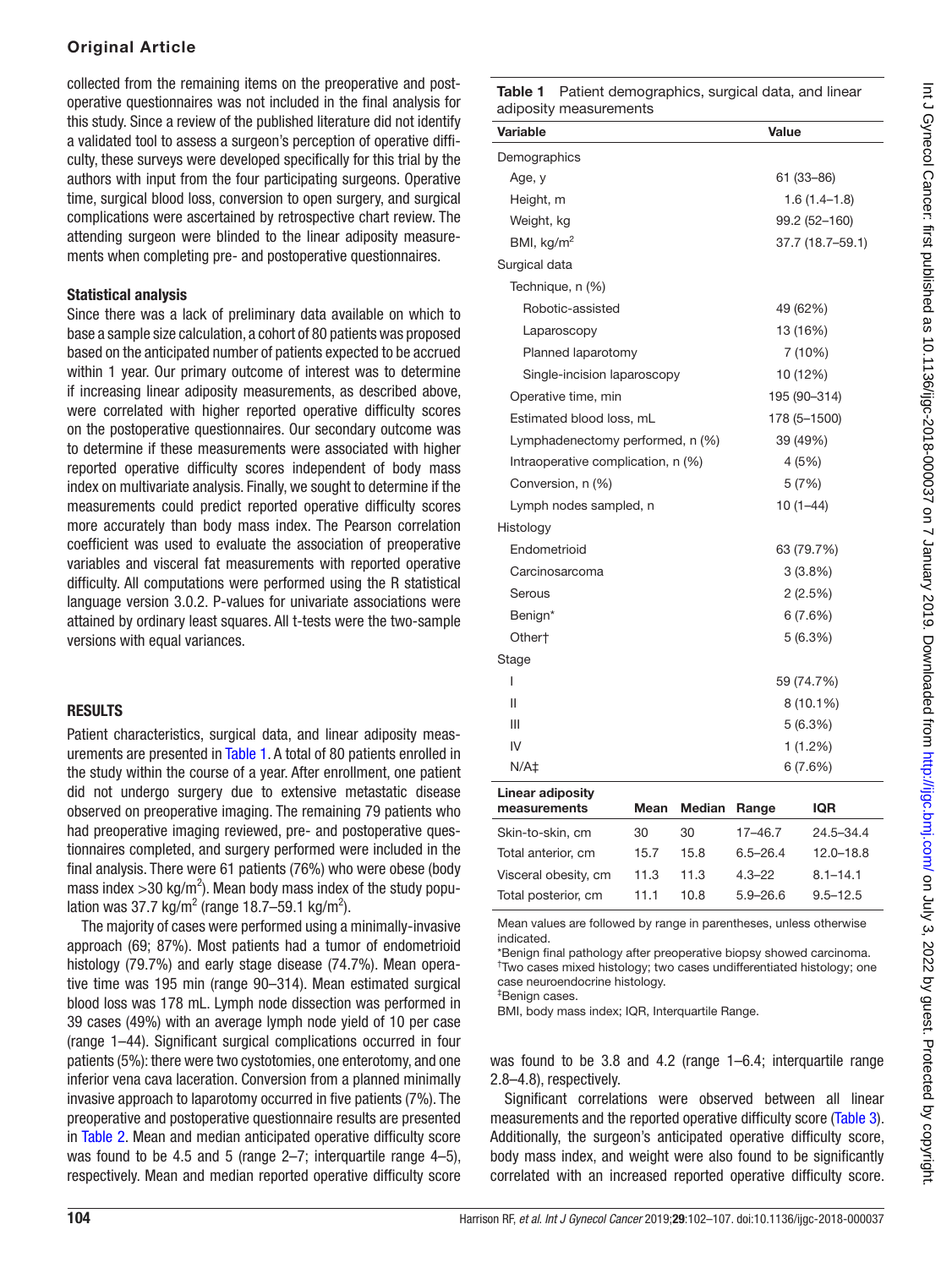|  |  | <b>Original Article</b> |
|--|--|-------------------------|
|  |  |                         |

<span id="page-3-0"></span>

| Anticipated and reported operative difficulty scores<br>Table 2 |      |               |             |             |              |
|-----------------------------------------------------------------|------|---------------|-------------|-------------|--------------|
| Variable                                                        | Mean | <b>Median</b> | Range       | <b>IQR</b>  | Cases (n, %) |
| Surgeon 1*                                                      |      |               |             |             | 11 (14%)     |
| AOD score                                                       | 4.1  | 4             | $3 - 5$     | $4 - 4.5$   |              |
| <b>ROD</b> score                                                | 2.6  | 2.8           | $1 - 4$     | $1.8 - 3.6$ |              |
| Surgeon 2 <sup>t</sup>                                          |      |               |             |             | 31 (39%)     |
| AOD score                                                       | 4.6  | 5             | $1 - 7$     | $4 - 6$     |              |
| <b>ROD</b> score                                                | 4.1  | 4.3           | $1.3 - 6.4$ | $3.1 - 5.2$ |              |
| Surgeon $3‡$                                                    |      |               |             |             | 25 (32%)     |
| AOD score                                                       | 4.3  | 4             | $2 - 7$     | $3 - 5$     |              |
| ROD score                                                       | 3.6  | 4             | $1 - 5.7$   | $2 - 5$     |              |
| Surgeon 4 <sup>§</sup>                                          |      |               |             |             | 12 (15%)     |
| AOD score                                                       | 5.1  | $\sqrt{5}$    | $1 - 6$     | $5 - 6$     |              |
| ROD score                                                       | 4.1  | 4.4           | $1.8 - 5.4$ | $4 - 4.5$   |              |
| Cohort                                                          |      |               |             |             | 79 (100%)    |
| AOD score                                                       | 4.5  | 5             | $2 - 7$     | $4 - 5$     |              |
| ROD score                                                       | 3.8  | 4.2           | $1 - 6.4$   | $2.8 - 4.8$ |              |

Anticipated operative difficulty and reported operative difficulty scores were reported on a range of 1 to 7, with higher scores representing greater than typical degrees of difficulty.

\*AA

† DK

‡ LB

§ SR

AOD, Anticipated operative difficulty; IQR, Interquartile Range; ROD, Reported Operative Difficulty.

After multivariate analysis, only body mass index, the visceral obesity measurement, and total posterior measurement remained significantly correlated with an increased reported operative difficulty score (Table 4). The visceral obesity measurement demonstrated a stronger correlation with the reported operative difficulty score compared with BMI.

Using the variables found to be independently associated with increased reported operative difficulty after multivariate analysis, a difficulty risk model (DRM) was developed:

*DRM* = 1.56 + (0.0833 *× BMI*) + (0.142 *× VO*) *−* (0.231 *× TP*)

This model's predicted difficulty score was more strongly correlated with an increased reported operative difficulty score than body mass index alone (DRM  $R^2$ =0.54; BMI  $R^2$ =0.38 [P<0.0001])

<span id="page-3-1"></span>

| Table 3 Variables correlated with increased reported |
|------------------------------------------------------|
| operative difficulty score, univariate analysis      |

| <b>Variable</b>              | <b>R</b> value | <b>P</b> values |
|------------------------------|----------------|-----------------|
| Total posterior measurement  | 0.31           | 0.0046          |
| Weight                       | 0.52           | < 0.0001        |
| <b>BMI</b>                   | 0.6            | < 0.0001        |
| Skin-to-skin measurement     | 0.6            | < 0.0001        |
| AOD score                    | 0.62           | < 0.0001        |
| Visceral obesity measurement | 0.63           | < 0.0001        |
| Total anterior measurement   | 0.67           | < 0.0001        |
|                              |                |                 |

AOD, anticipated operative difficulty; BMI, body mass index.

or the other individual variables that composed the difficulty risk model.

As described above, our institution previously used a body mass index measurement of 45  $kg/m^2$  as an arbitrary threshold for anticipated surgical difficulty above which lymph node dissection would not be performed unless there was preoperative concern for metastatic disease. Based on the correlation between body mass index and the reported operative difficulty score ( $R^2$ =0.38), a body mass index cut-off value of  $45$  kg/m<sup>2</sup> would correspond to an expected reported operative difficulty score of 4.43. In our cohort, this body mass index cut-off would correctly anticipate 38% of the truly difficult cases (ie, reported operative difficulty score ≥4.43) as difficult and correctly anticipate 89% of non-difficult cases (ie, reported operative difficulty score <4.43) as not difficult. Using the difficulty risk model and this body mass index cut-off value, corresponding cut-off values for the visceral obesity measurement and

<span id="page-3-2"></span>

|  | <b>Table 4</b> Variables independently correlated with increased |
|--|------------------------------------------------------------------|
|  | reported operative difficulty score, multivariate analysis       |

| Variable                        | <b>Estimated</b><br>coefficient | Std. error<br>οf<br>coefficient P values |         |
|---------------------------------|---------------------------------|------------------------------------------|---------|
| Total posterior<br>measurement  | $-0.231$                        | 0.082                                    | 0.0063  |
| <b>BMI</b>                      | 0.083                           | 0.021                                    | 0.00019 |
| Visceral obesity<br>measurement | 0.142                           | 0.037                                    | 0.0023  |

BMI, body mass index.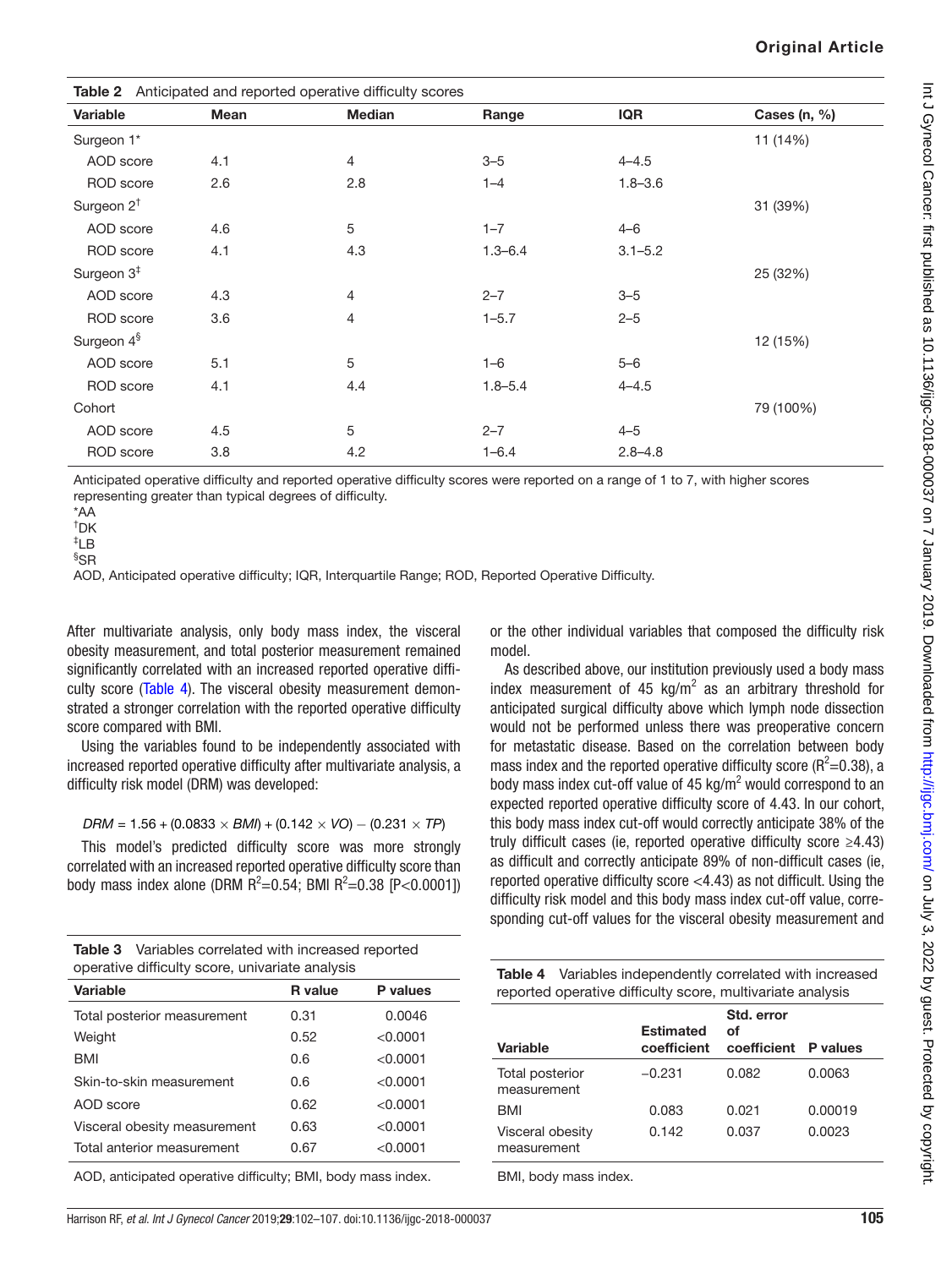Visceral obesity measurement

<span id="page-4-0"></span>

|                                | <b>Table 5</b> Performance of predictive variables for           |  |
|--------------------------------|------------------------------------------------------------------|--|
| anticipating difficult surgery |                                                                  |  |
|                                | <b>Predictive variable Cut-off value Sensitivity Specificity</b> |  |
|                                |                                                                  |  |

DRM 4.43 62% 93%

14.3 cm 54% 91%

BMI, body mass index; DRM, difficulty risk model.

difficulty risk model score were determined and compared with the predictive performance of body mass index for anticipating difficult surgeries defined as a reported operative difficulty score ≥4.43. The cut-off visceral obesity measurement was calculated to be 14.3 cm based on correlation between the visceral obesity measurement and reported operative difficulty score determined previously. When compared with the predictive performance of a cut-off body mass index value of 45 kg/m<sup>2</sup>, a visceral obesity measurement of  $\geq 14.3$ cm was better at anticipating difficult and non-difficult surgeries (visceral obesity≥14.3 cm: sensitivity, 54%; specificity 91%; body mass index≥45 kg/m<sup>2</sup>: sensitivity, 38%; specificity 89%) ([Table 5\)](#page-4-0). The difficulty risk model score, which incorporates body mass index and the visceral obesity measurement as well as the total posterior measurement in its calculation, displayed better predictive performance for anticipating difficult and non-difficult surgeries than either of the individual component variables (DRM score ≥4.43: sensitivity 62%; specificity 93%).

#### **COMMENT**

This prospective study demonstrates that linear measurements of visceral fat from preoperative imaging predict operative difficulty better than body mass index in patients undergoing surgery for endometrial cancer. Surgeons can use these linear measurements to aid in preoperative decision-making. As an example, the decision to pursue lymph node dissection in an obese patient with endometrial cancer is a complex one. Obese patients with low-grade endometrial cancer are less likely to have advanced-stage disease.<sup>[2](#page-5-2)</sup> Lymph node assessment, whether in the form of lymph node sampling, sentinel lymph node mapping, or comprehensive lymphadenectomy, may change treatment decisions but has not itself been associated with therapeutic benefit. Obese patients are at increased risk for surgical morbidity relative to their normal weight peers, and the decision to pursue lymph node dissection has direct implications on the length, extent, and risk of surgery for these patients. Preoperative assessment of surgical difficulty can aid in making decisions related to lymphadenectomy and is a potentially added benefit from the standpoint of resource allocation and informed treatment planning. Our results indicated that visceral adiposity measurements can add to the surgeon's ability to anticipate surgical difficulty.

This study further reveals that linear visceral fat measurements are predictors of operative difficulty independent of body mass index. These findings build on previously published studies in the endometrial cancer literature that examine the use of visceral fat in predicting perioperative outcomes.<sup>20 21</sup> Prior reports have associated increased visceral fat with greater risk of conversion

to laparotomy as well as poor pulmonary tolerance to pneumo-peritoneum during robotic surgery.<sup>[20 21](#page-5-5)</sup> The linear measurements described in this study can easily be obtained from preoperative imaging studies using tools available on most standard radiology imaging interfaces.

Our data allowed us to develop a difficulty risk model that incorporated the variables we found to be independent predictors of reported operative difficulty, specifically body mass index, the visceral obesity measurement, and the total posterior measurement. This model reveals that if body mass index and the total posterior measurement are fixed, each 1 cm increase in the visceral obesity measurement corresponds to an increased operative difficulty of 0.14 points on a 7-point difficulty scale. Interestingly, when body mass index and the visceral obesity measurement are fixed, each 1 cm increase in the total posterior measurement predicts a decrease in the operative difficulty of 0.23 points on the same scale. Stated differently, for patients with similar body mass indexes, greater visceral fat within the peritoneum predicts harder surgery, whereas more fat posterior to the spine predicts a less difficult surgery. The finding that intraeritoneal adiposity results in more difficult surgery is understandable, as intrabdominal fat obscures surgical anatomy and impairs visualization. We were surprised to find that greater adiposity posterior to the spine predicts less difficult surgery. It is possible that this observation may reflect individual differences in patient body shapes and relative distributions of fat. For example, in patients with similar body mass indexes, a patient with greater adiposity posterior to the spine may have less intraabdominal adiposity.

There are several important limitations of the study. Most notably, surgeon-reported difficulty is an inherently subjective outcome as opposed to objective, surrogate markers for difficulty such as operative time, estimated blood loss, or lymph node yield. In a secondary analysis, we found that operative time was correlated with a higher reported operative difficulty score (R=0.61; P<0.05). Future studies with a larger sample size may allow for the investigation into any relationship between linear visceral fat measurements and clinically-relevant, objective outcomes in endometrial cancer surgery. We decided to not limit the surgical approach performed by the surgeon to any single modality. As a consequence of this, the number of surgeries performed by any single approach for any individual surgeon is relatively small. We did not account for how a surgeon's impression of difficulty may vary between surgical approaches. Further, the surgical difficulty data is based on the impressions of only four surgeons. We did not account for interobserver variability among the surgeons. However, the questionnaire was designed to rate surgical difficulty relative to what was expected for a similar procedure, rather than to assess difficulty in an absolute sense. The study was performed at a single institution and the study population was ethnically homogeneous, as there was only one non-white participant. This may limit the generalizability of the study, as fat distribution varies among different ethnic groups. $^{23}$  $^{23}$  $^{23}$  The linear measurements were obtained from either MR or CT based on institutional norms for the preoperative evaluation of new endometrial cancer patients rather than a standardized imaging modality for this study.

Prior studies have quantified visceral fat using visceral fat areas, where computer software calculated the area of intraabdominal fat from single-cut CT images at a predetermined level in the abdomen.